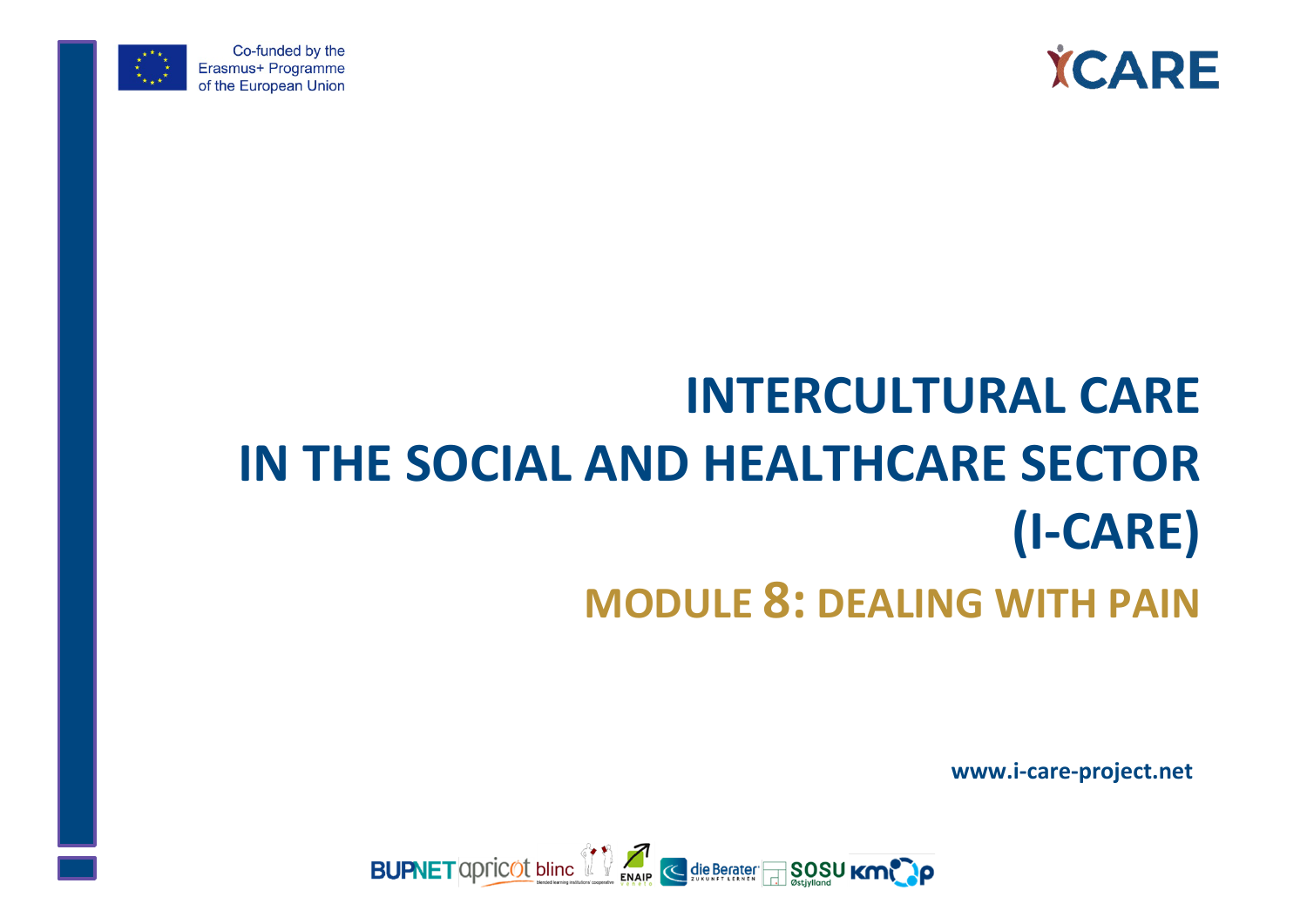



#### **Project Information**

| Project title:       | INTERCULTURAL CARE IN THE SOCIAL AND HEALTHCARE SECTOR (I-CARE)             |
|----------------------|-----------------------------------------------------------------------------|
| Project number:      | 2019-1-UK01-KA202-061433                                                    |
| Sub-programme or KA: | Key Action 2: Cooperation for innovation and the exchange of good practices |
| Authoring partner:   | Apricot and KMOP                                                            |
| Date of preparation: | June 2021                                                                   |



This work is licensed under the Creative Commons Attribution-NonCommercial-ShareAlike 4.0 License @ 2021 by I-CARE Consortium

The European Commission support for the production of this publication does not constitute endorsement of the contents which reflects the views only of the authors, and the Commission cannot be held responsible for any use which may be made of the information contained therein.

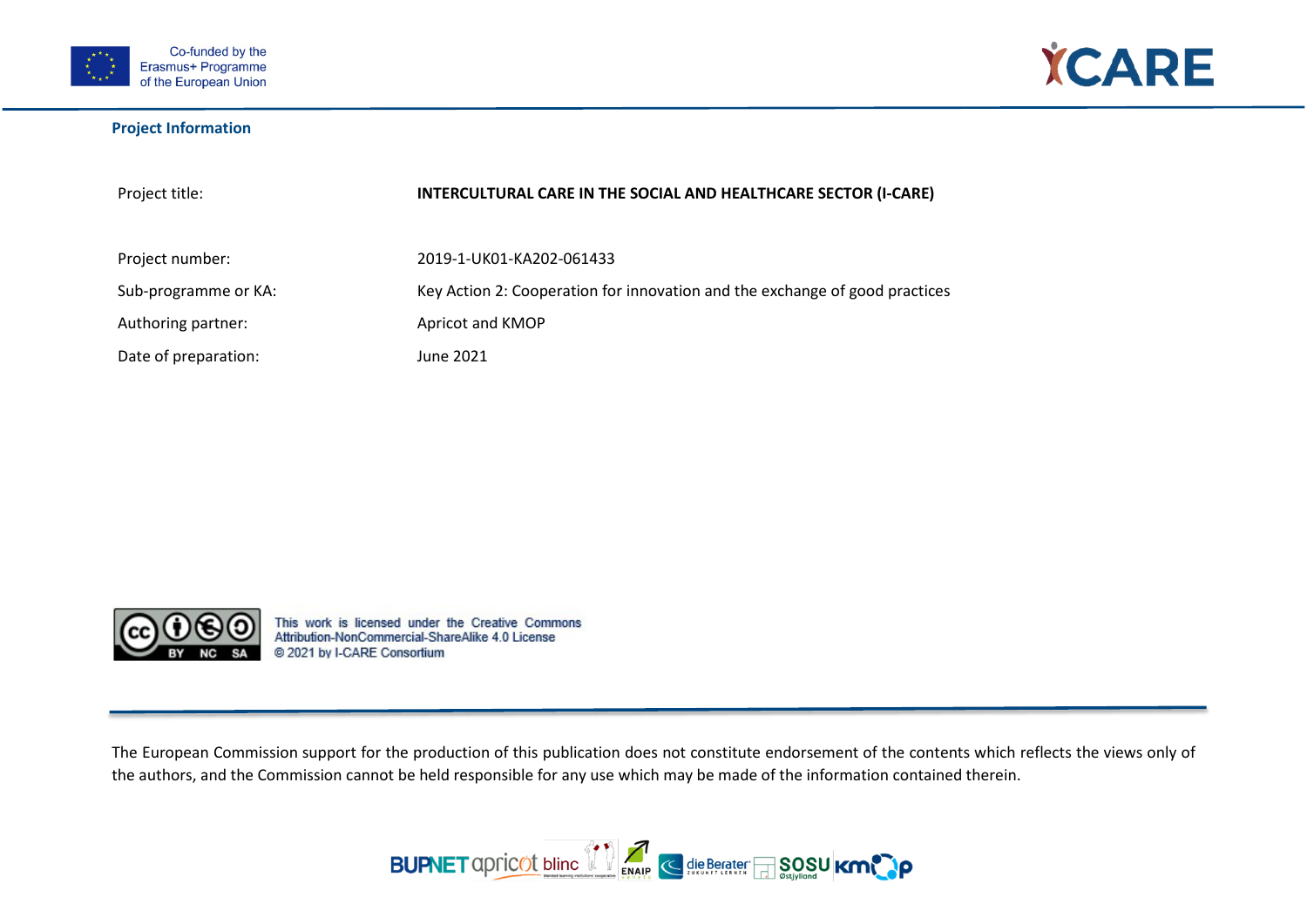



# **Contents**

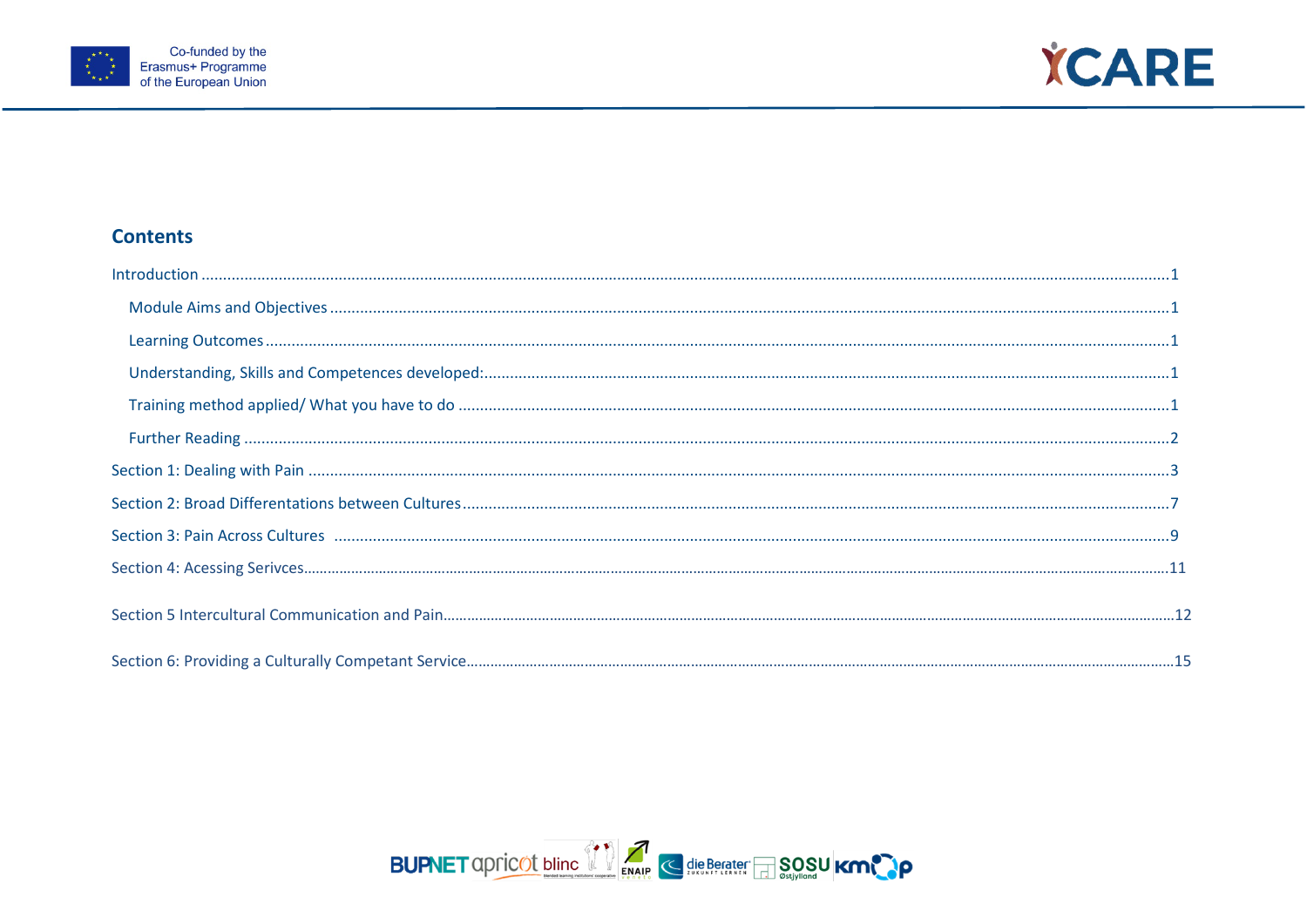



# KEY TO SYMBOLS

| <b>10</b> | <b>ACTIVITY</b>      | ___<br>__<br>____ | <b>TRAINER'S</b><br><b>NOTES</b> | <b>SUMMARY</b> |
|-----------|----------------------|-------------------|----------------------------------|----------------|
|           | <b>TRAINER INPUT</b> | 티티                | <b>ACTION PLAN</b>               |                |

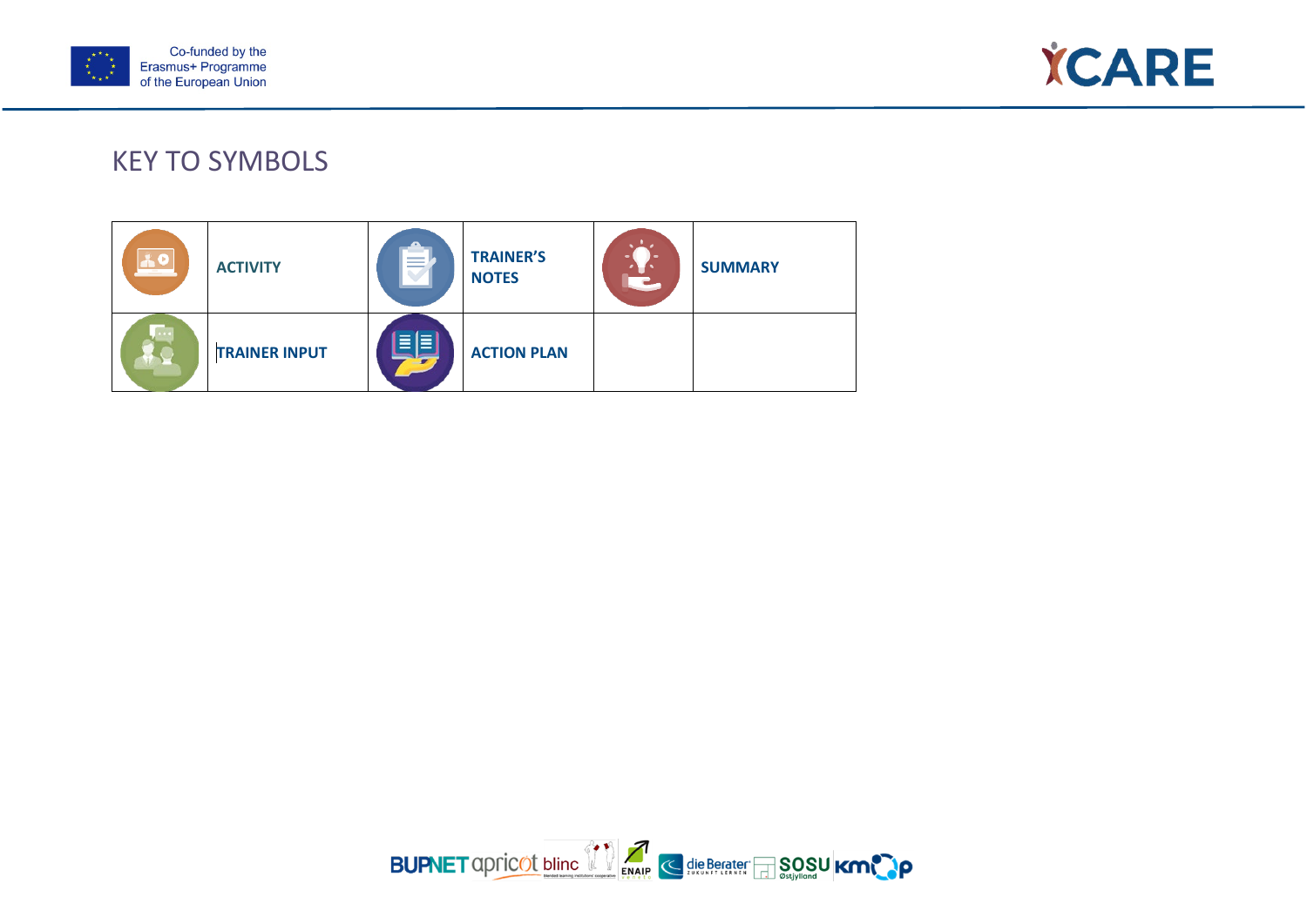



## <span id="page-4-0"></span>**Introduction**

This module explores attitudes to dealing with pain across different cultures.

#### <span id="page-4-1"></span>**Module Aims and Objectives**

The purpose of this module is for learners to explore:

- different aspects of pain
- different experiences of pain
- different cultural expectations of how pain should be dealt with
- how pain is expressed in different cultures

#### <span id="page-4-2"></span>**Learning Outcomes**

After studying this module, you will be able to:

- ♦ Understand different aspects of pain
- Understand the patient related factors that differentiate pain across different cultures
- ♦ Apply a Culturally Sensitive Pain Assessment Tool
- <span id="page-4-3"></span>♦ Reflect on real life inter-cultural problems

#### **Understanding, Skills and Competences developed:**

- Increased Intercultural awareness.
- Enhancement of life skills
- ♦ Better developed social skills when working across cultures
- ♦ Personal skills in working across cultures
- Increased level of competence in working in multi-cultural environments.

#### <span id="page-4-4"></span>**Training method applied/ What you have to do**

This module is available as e-learning and also can be delivered face-to-face in a classroom, or with a class via a virtual platform.

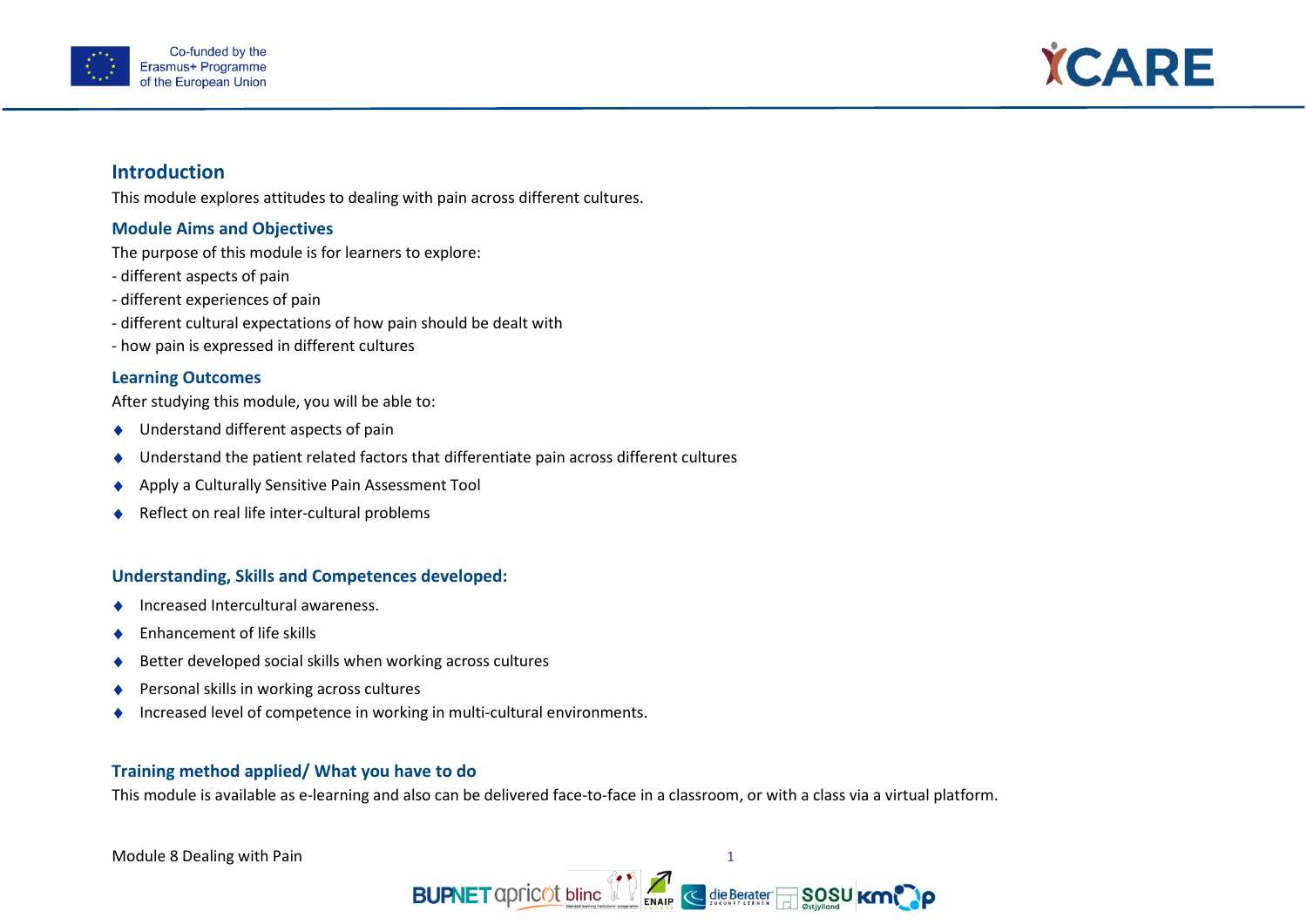



It involves

- ♦ Reading background information on the subject of the module.
- ♦ Completion of exercises and activities either by e-learning or attending a face-face course, or via a virtual platform.
- <span id="page-5-0"></span>♦ Self-assessments for reflection and checking understanding

### **Duration: 2 hours**

#### **Further Reading**

You will also find a range of supporting resource materials available in the **I-CARE Toolbox** and on the **I-CARE App.**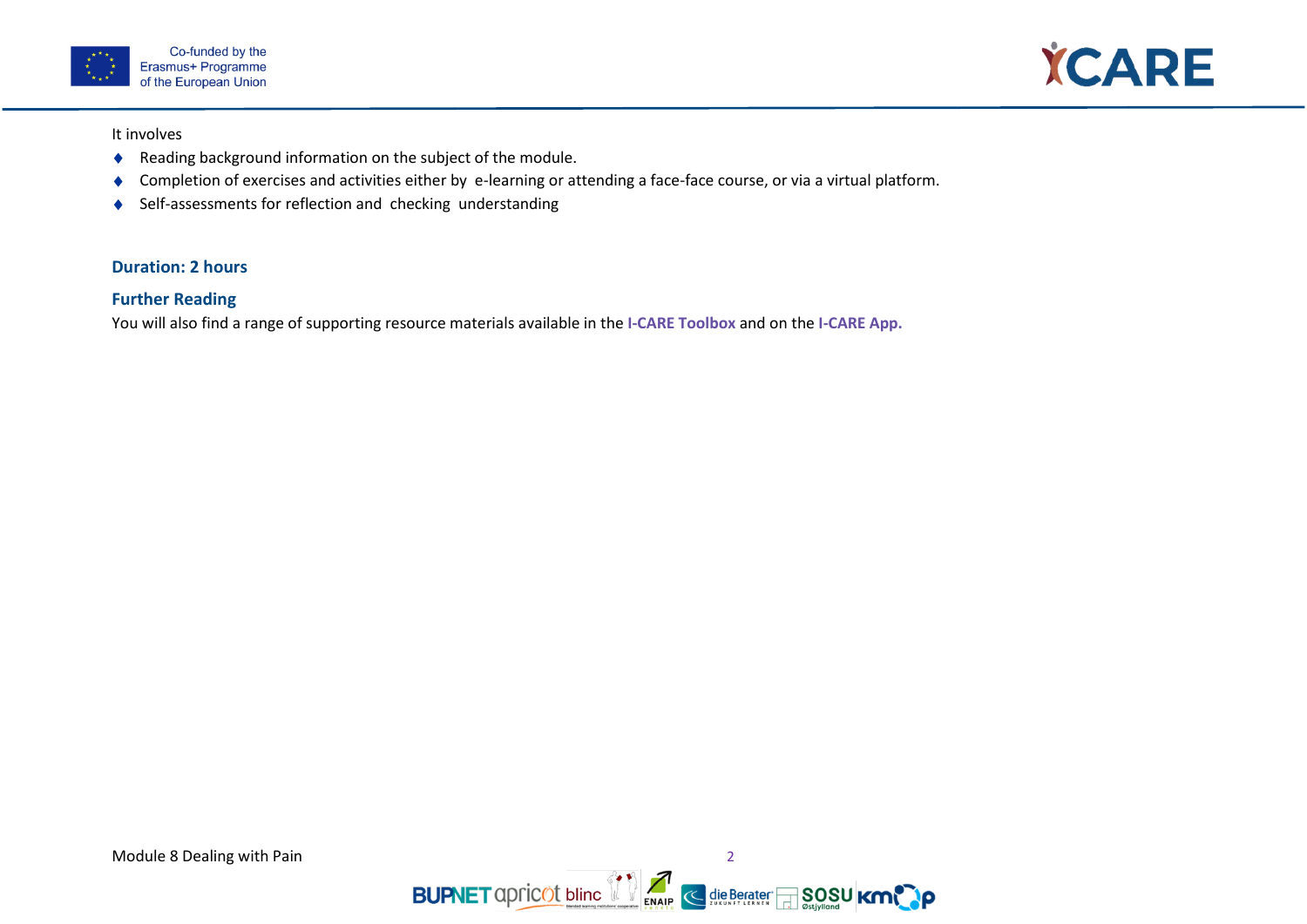



# <span id="page-6-0"></span>**Section 1: Dealing with Pain**



Trainer Input (slide3)



Activity – How do you describe pain? (slide 4)

■ Indigestion caused by eating rich food.

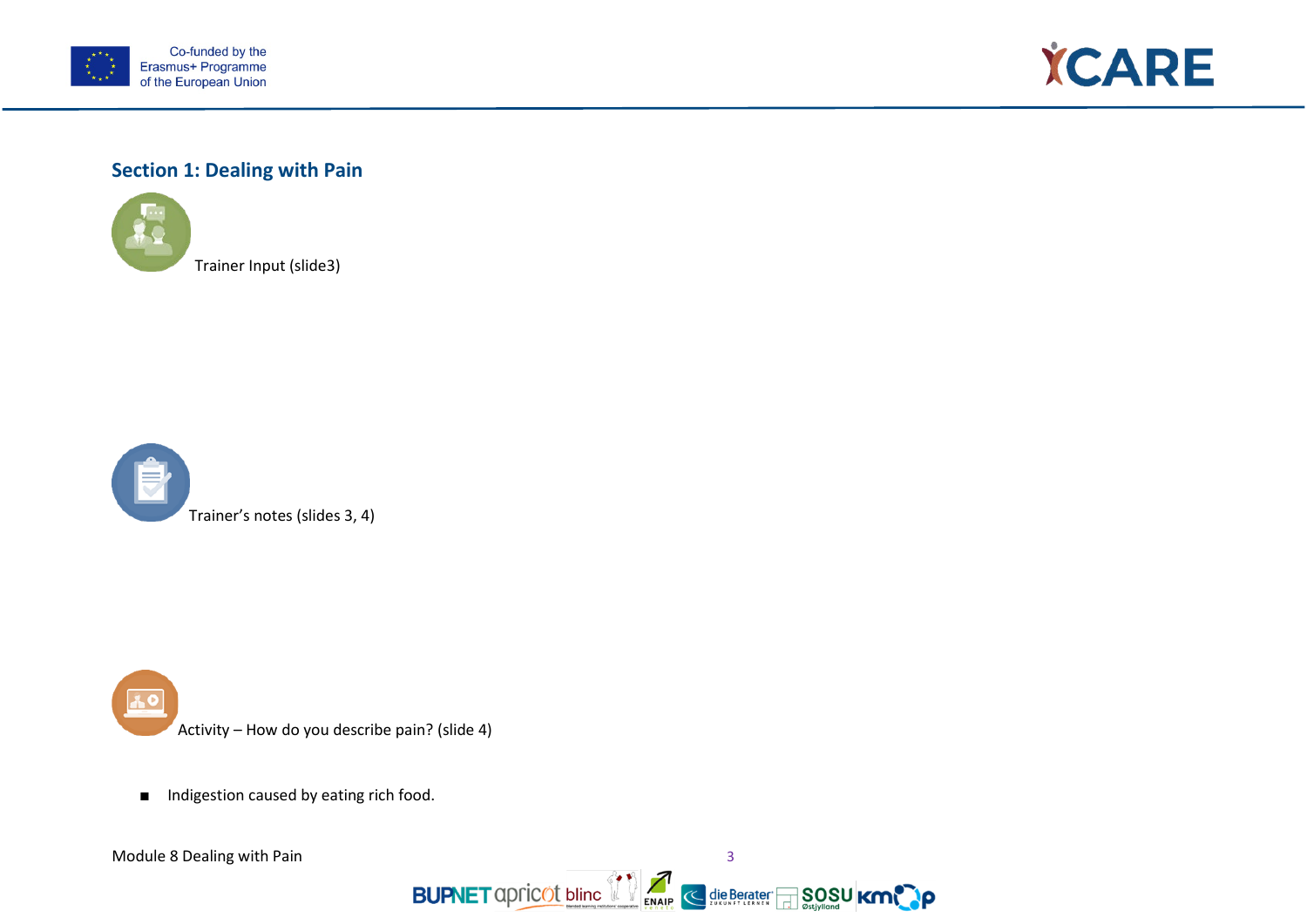



- Banging your elbow on a door frame.
- A headache which makes you need to lie down.
- Cutting your finger on a sharp knife.



Trainer input (slides 5, 6, 7, 8)

#### **Describing Pain**

**:** 

Describing pain is subjective and it can be difficult to find the right words. How we describe pain, the words and terminology we use is part of who we are. How we deal with pain, and the expectations of others about how we deal with it, is part of our upbringing and therefore part of our culture. Pain is a universal feeling. It helps humans recognize threats or problems regarding their body. Although pain is a natural function all human beings feel, it is also a cultural experience. Culture influences the way people experience pain, the way they perceive and respond to pain, as well as how they communicate it to others. *(BODY Culture, Body, Gender, Sexuality in Adult Trainings, 2013).*

**Pain** is a biological, psychological and social phenomenon. **Pain control** influences the quality of life. **Pain experience** is how we perceive and manifest pain. It includes thoughts, feelings, reactions, expectations, and past experiences associated with pain. **Pain expression** includes verbal and nonverbal behaviour regarding pain. This varies in different cultures.

Pain and Culture: In some cultures, individuals tend to express their pain, to share it with others (e.g. Mediterranean, Middle East), while in others (e.g. Confucian cultures) they suppress it and keep it to themselves. Tolerance to pain also changes over time and as cultures evolve**.** EXAMPLE**:** *The English author Fanny Burney in 1808 offered to hold her own cancerous breast while the surgeon removed it without anesthetic, because these were the cultural expectations at that time.* Today, we try to find a way to remove pain.

Trainer's notes (slides 9, 10)

Module 8 Dealing with Pain 4

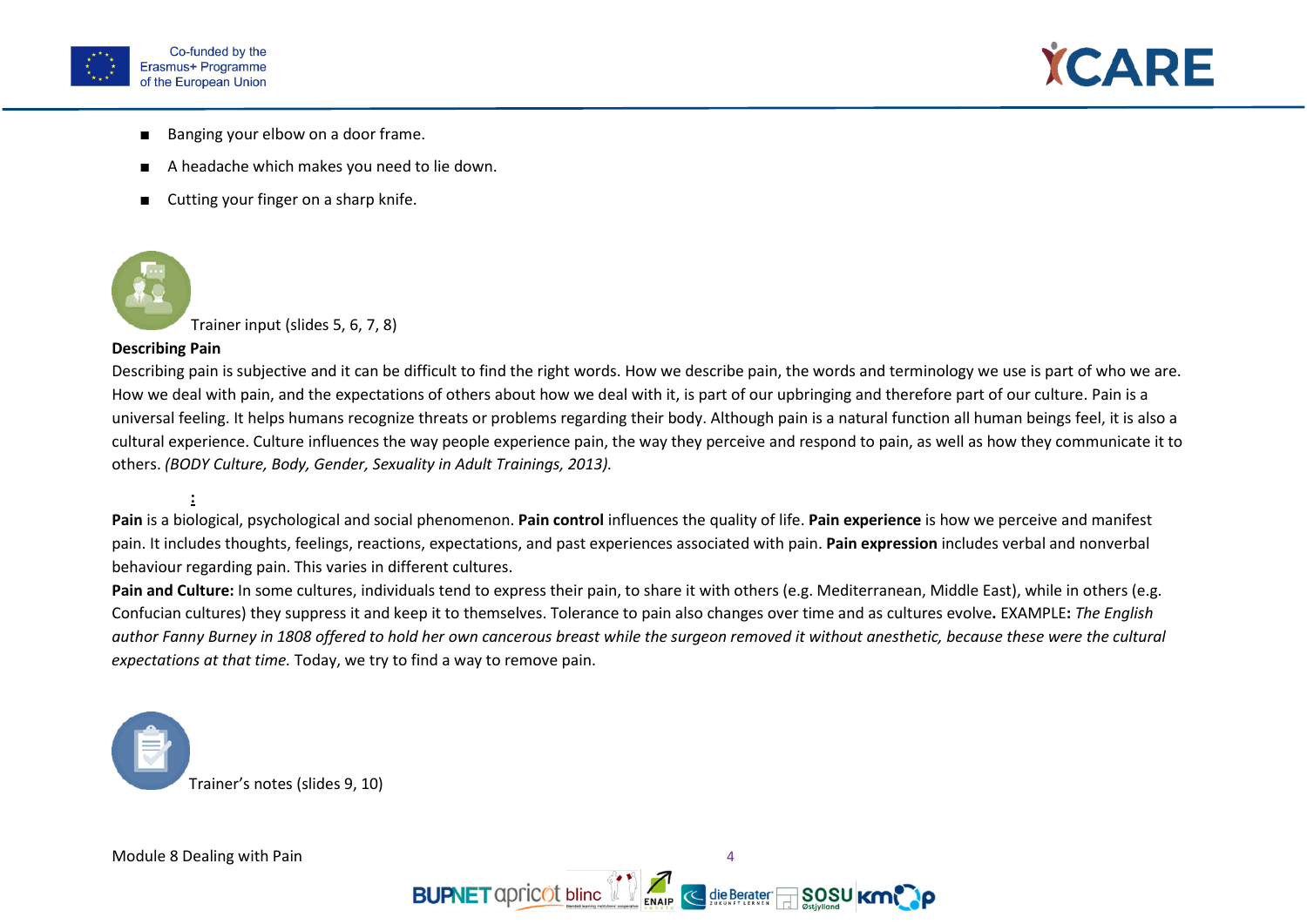



After you have talked about how we describe pain and introduced the idea of pain in different cultures, ask the learners to choose a statement that they most identify with from the list; or you can simply ask learners to put up their hands when you read out the statement that they most identify with. Then ask them to complete the next activity and lead a discussion about why they chose this one and if they think that this could be influenced by the culture that they belong to. Then lead a class discussion about different ways of expressing pain and how they feel about those who express pain differently to themselves



Activity – Your experiences of pain. (slide 9)

Think back to when you were a child. What were the expectations of how you dealt with any pain you had, by the adults caring for you?

*Choose the statement that applies to you the most.*

- a. I had to tolerate it and not make a fuss.
- b. I was encouraged to freely express the pain.
- c. I was told to accept it as an inevitable part of life.

Activity - Expectations of dealing with pain. (slide 10) What are the expectation of how individuals dealt with pain, within your family and peer group? *Mark the statement with which you most associate.* 

- a. Pain was not talked about or discussed.
- b. If someone was in pain they were encouraged to freely describe it.
- c. If someone was in pain they would moan loudly in order to demonstrate they were in pain and that they were suffering.
- d. If someone was in pain they were expected to suffer in silence and not make any fuss.

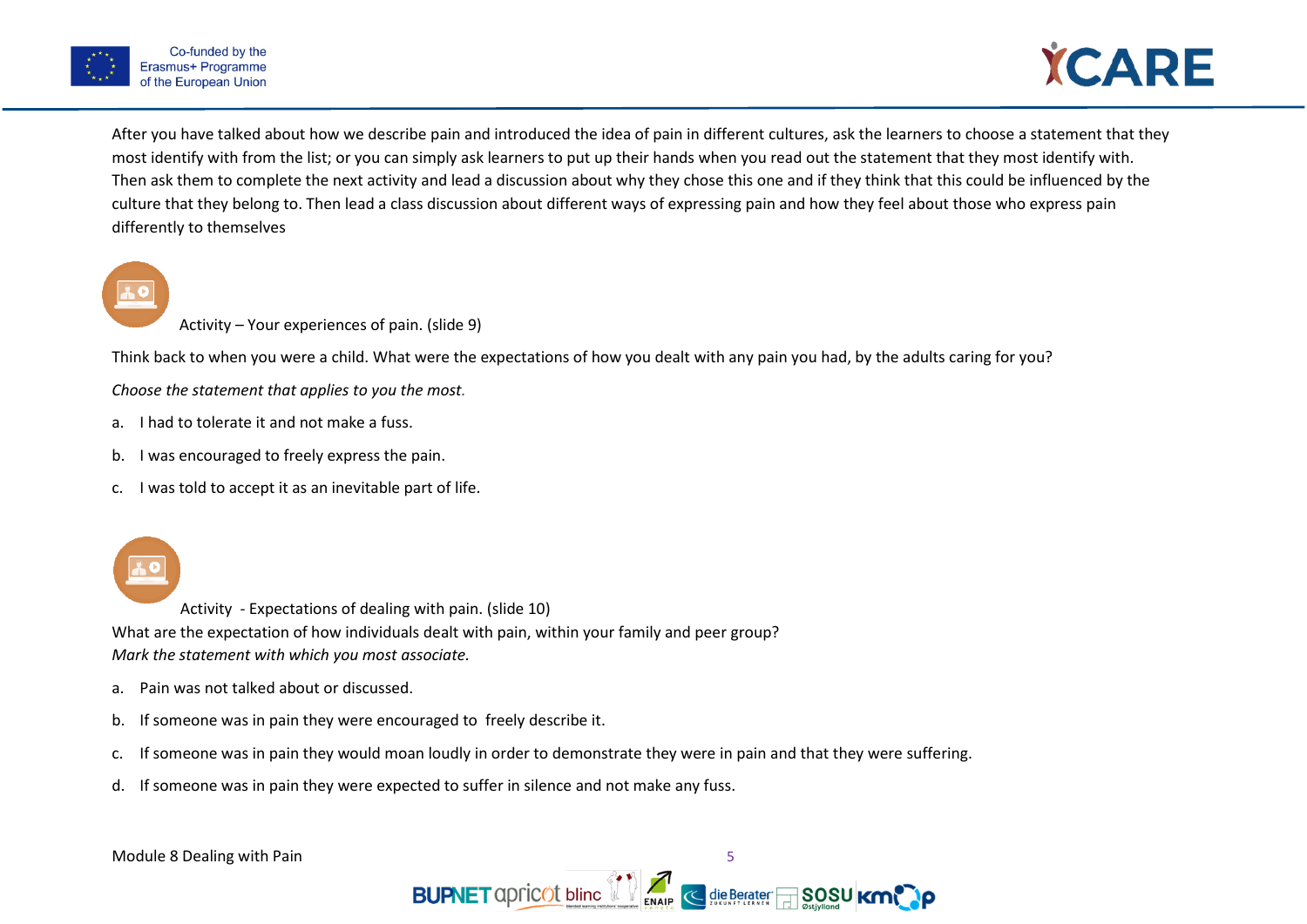





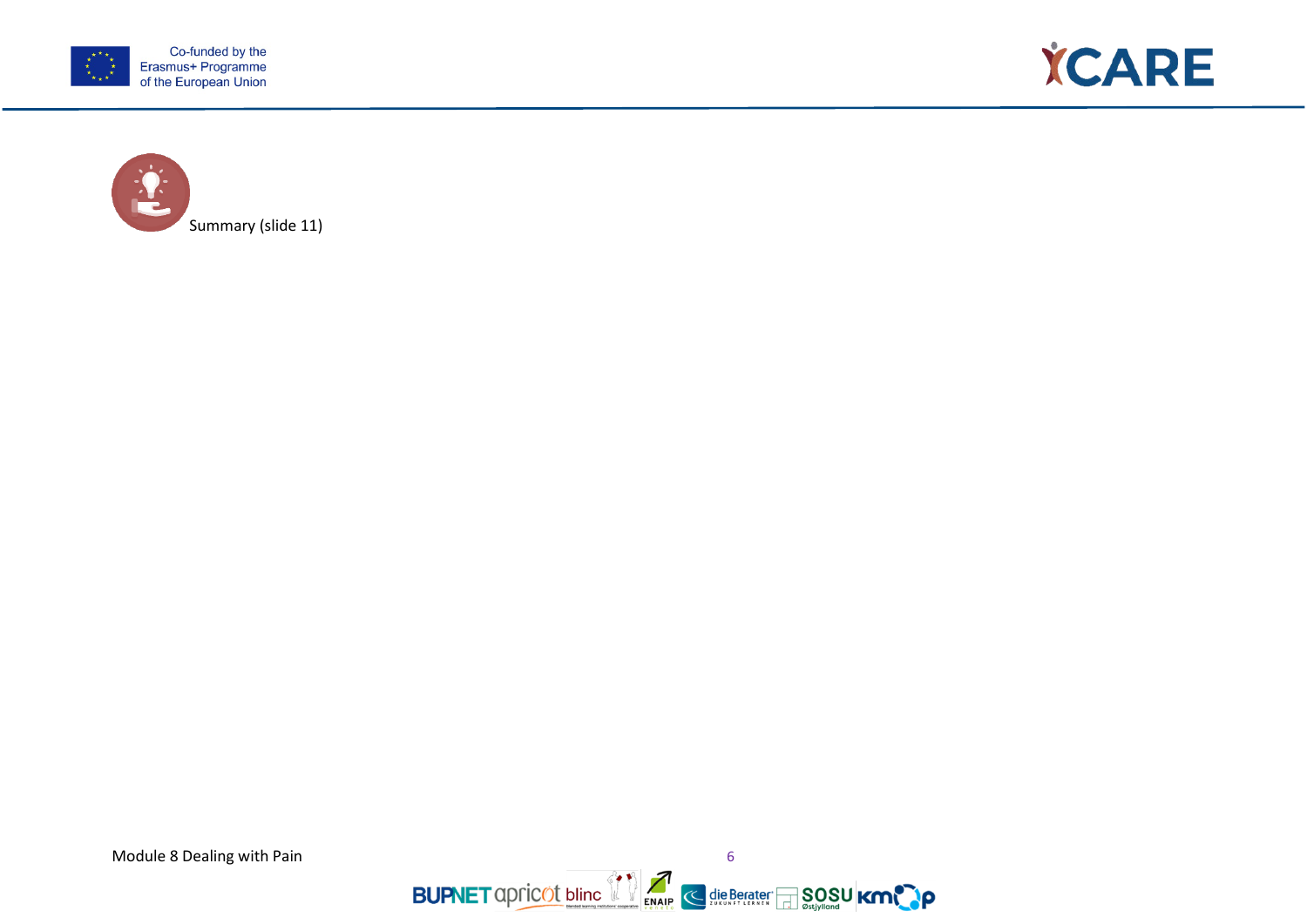



# <span id="page-10-0"></span>**Section 2: Broad Differentiations Between Cultures**

(Trainer's Notes (slides 13, 14, 15)

Two broad ways of expressing and enduring pain is expressive vs stoic behaviour. The ways that people express their pain differ and can be sociocultural determined. One distinction that can be made is between the expressive and the stoic way of expressing or enduring pain: Expressive people tend to express the pain to the outside world for others to understand. Stoic people tend to accept pain more silently. Stoic attitudes may connect with cultural or religious beliefs such as "It was God's will to test me in that way and I have to endure it.".



Activity (slide 16)

Thinking about your own cultural background has influenced the way you deal with both your own and others pain.

Not influenced it at all.

Has had a strong influence on it.

I deal with my own and other's pain in a stoic

I deal with my own and other's pain in an expressive way

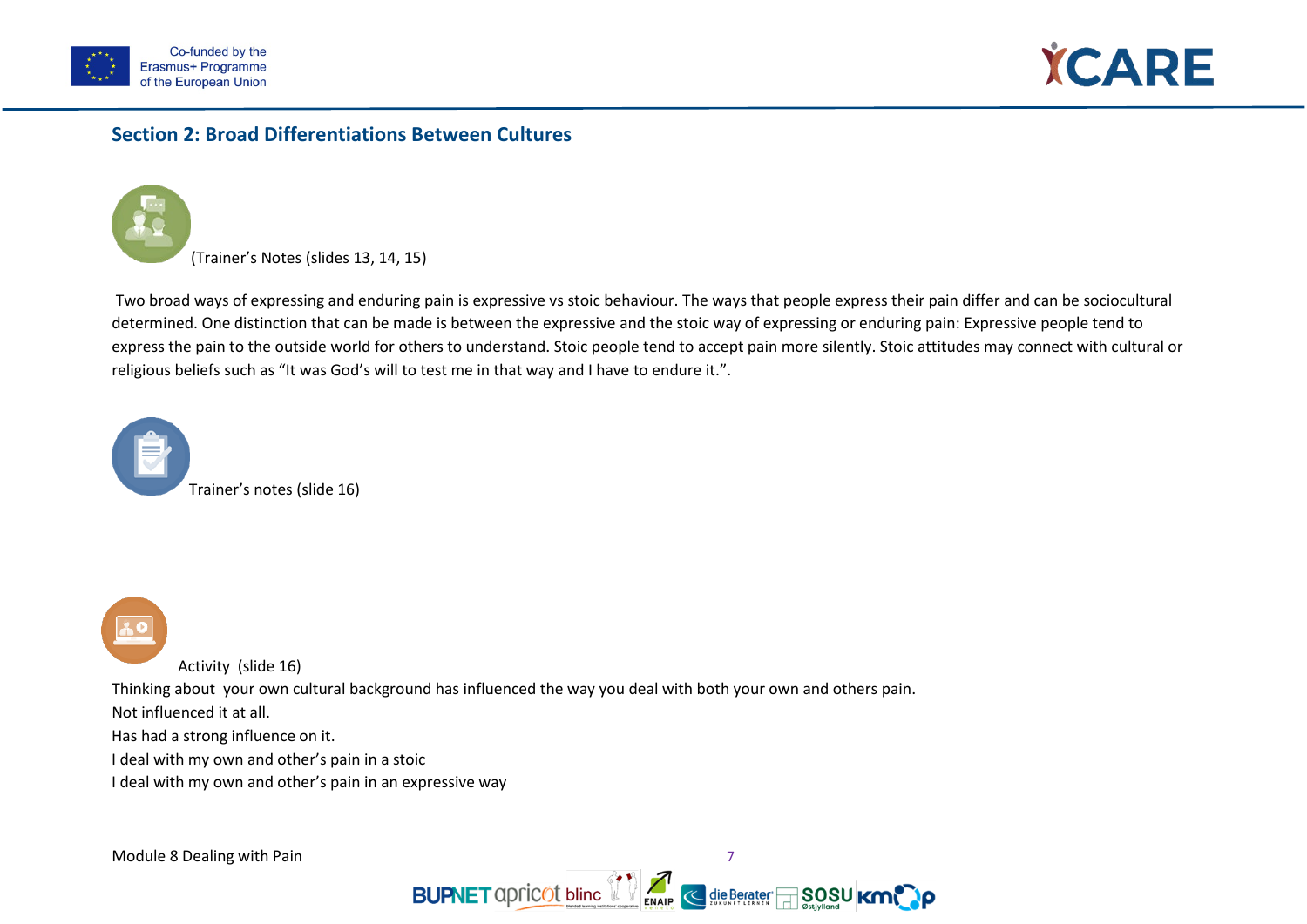





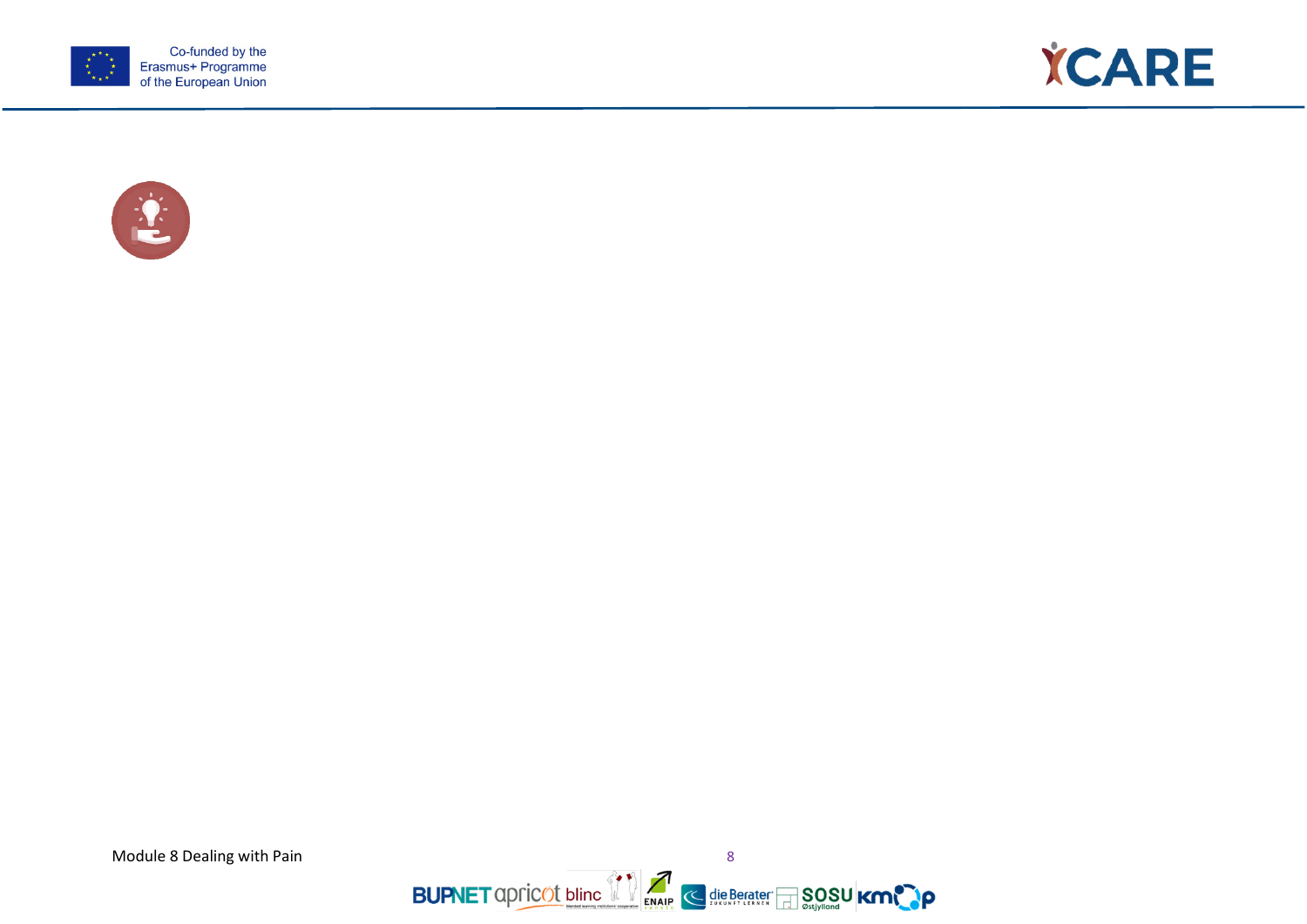



# <span id="page-12-0"></span>**Section 3: Pain Across Cultures**



This section is about giving the learners information and allowing them to ask questions and to contribute with their own experience and knowledge.



In some cultures, pain and expression of pain is thought to be a personal failure and a weakness, and pain is perceived as a consequence of behaviour. Pain is also seen as private, and an effort is made not to burden family members and friends. In some countries and cultures people attribute a meaning to pain, trying to rationalize and cope with pain. For example, in Hindu culture, where a belief in karma is a common, it is sometimes thought that suffering is a result of past thoughts and actions. This belief promotes acceptance of the pain. Acceptance of the pain is associated with better quality of life, especially for those who suffer from chronic pain. Coping mechanisms refer to the ways in which someone attempts to reduce the physical, emotional and psychological impact that comes from very stressful events. (Pillay et al., 2015). These can range from:

**Active coping mechanisms:** self-control, ignoring pain, using active coping self-statements, a general sense of internal locus of control. They tend to be associated with better long-term adjustment (Sharma et al. ,2018).

**Passive coping mechanisms:** praying, hoping, diverting thoughts

There are of course different attitudes to pain across cultures.

In some Arabic cultures, pain is viewed as unpleasant and is expressed clearly, metaphors or sensory descriptors are often used to describe it (ice, fire, like a knife), and pain will be expressed in front of family members.

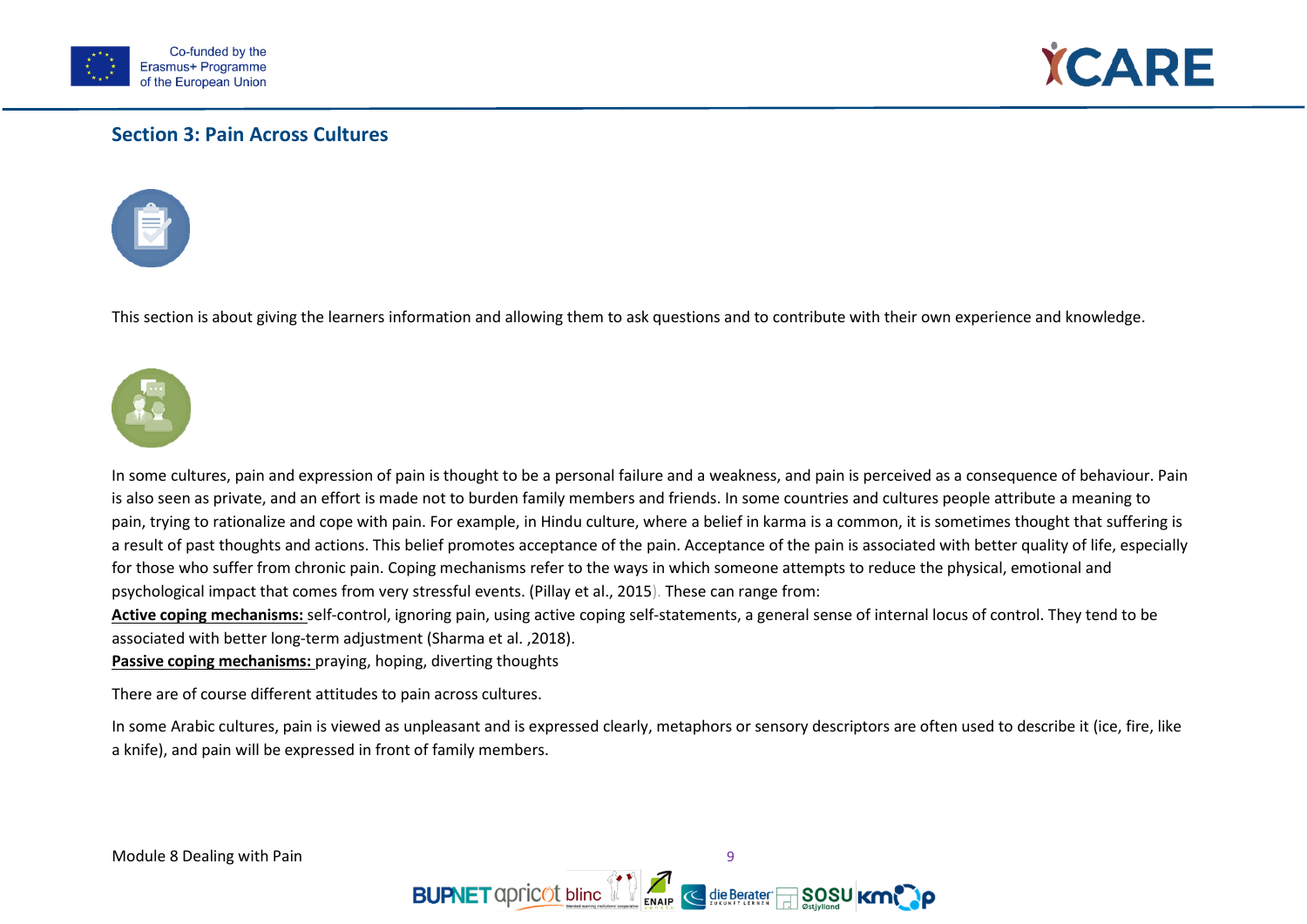



.In some European cultures pain is endured 'stoically' and is often hidden whereas other European cultures express pain and share their experience openly with others. In some Asian cultures: sickness is seen as a result of imbalance in the yin and yang, it is common to use herbs, oils, massage, and it may be that pain is shared more openly with others from the same culture, some favour no expressions of pain, emotional displays can be seen as a character weakness.

In some South American cultures: men are expected to suffer stoically, expression of pain is seen as self-help, folk medicine and prayer is often used for healing.

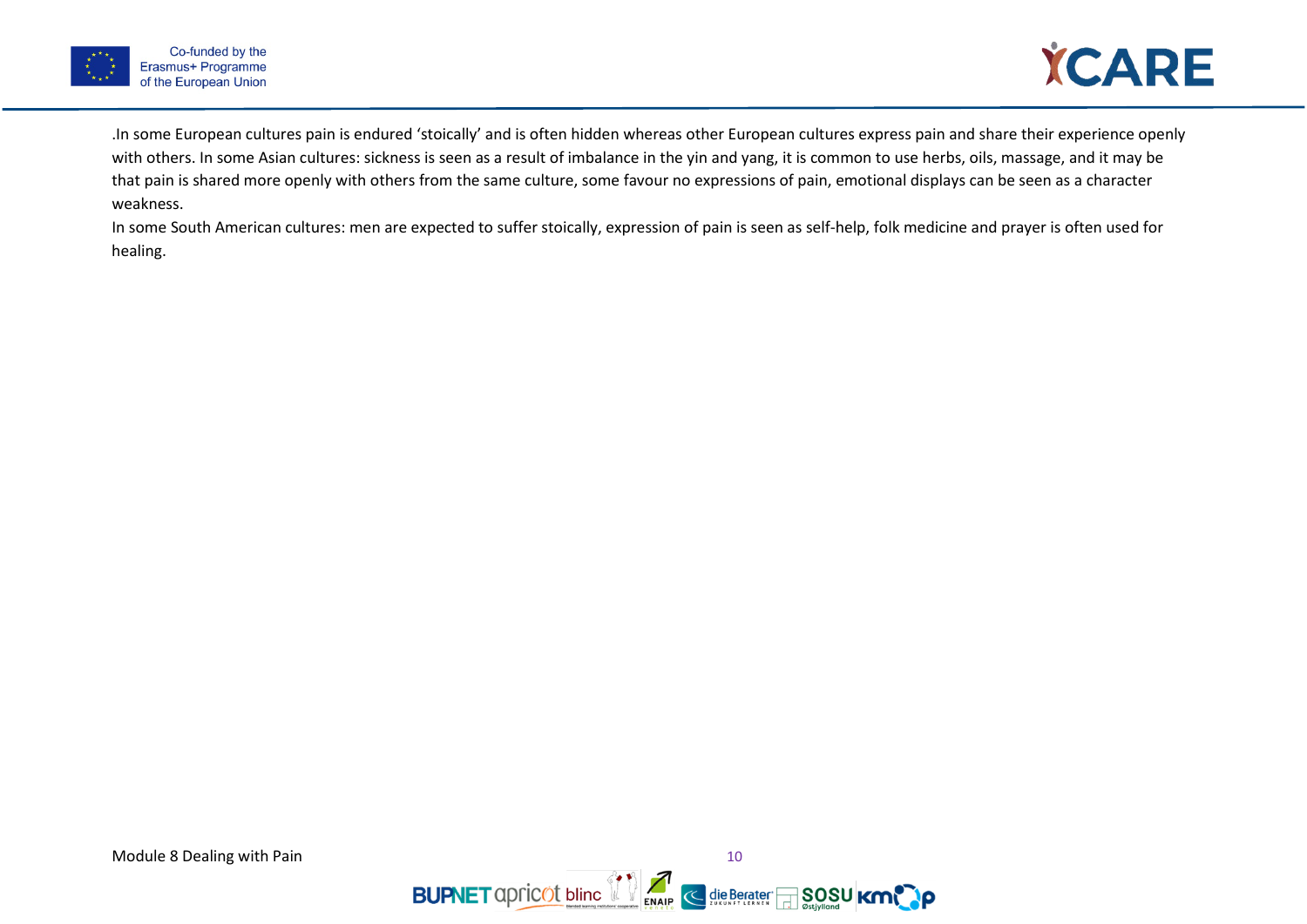



# **Section 4 Accessing Services**



Begin this section by asking learners if they believe that everyone can access services equally. Ask them what are the things that might stop people accessing health services and facilitate a class discussion. Finish the discussion by adding to it with the information below as appropriate.



Research has shown that some people in some cultures have little trust in healthcare services (Defrin et al., 2011) . This is a barrier to effective and appropriate management of disease. Some minority groups do not readily seek help and are reluctant to participate in pain care programmes (Carey et al.,2010)

Language barriers and literacy issues:

Low literacy levels are a significant barrier when asking for help from healthcare systems. (Ruehlman et al., 2005).

The use of cultural descriptors can lead to a misunderstanding of a patient's health condition and potential problems.

■ Lower socioeconomic status and migratory backgrounds are linked to inequalities in healthcare provision and inefficient communication between healthcare providers and patient



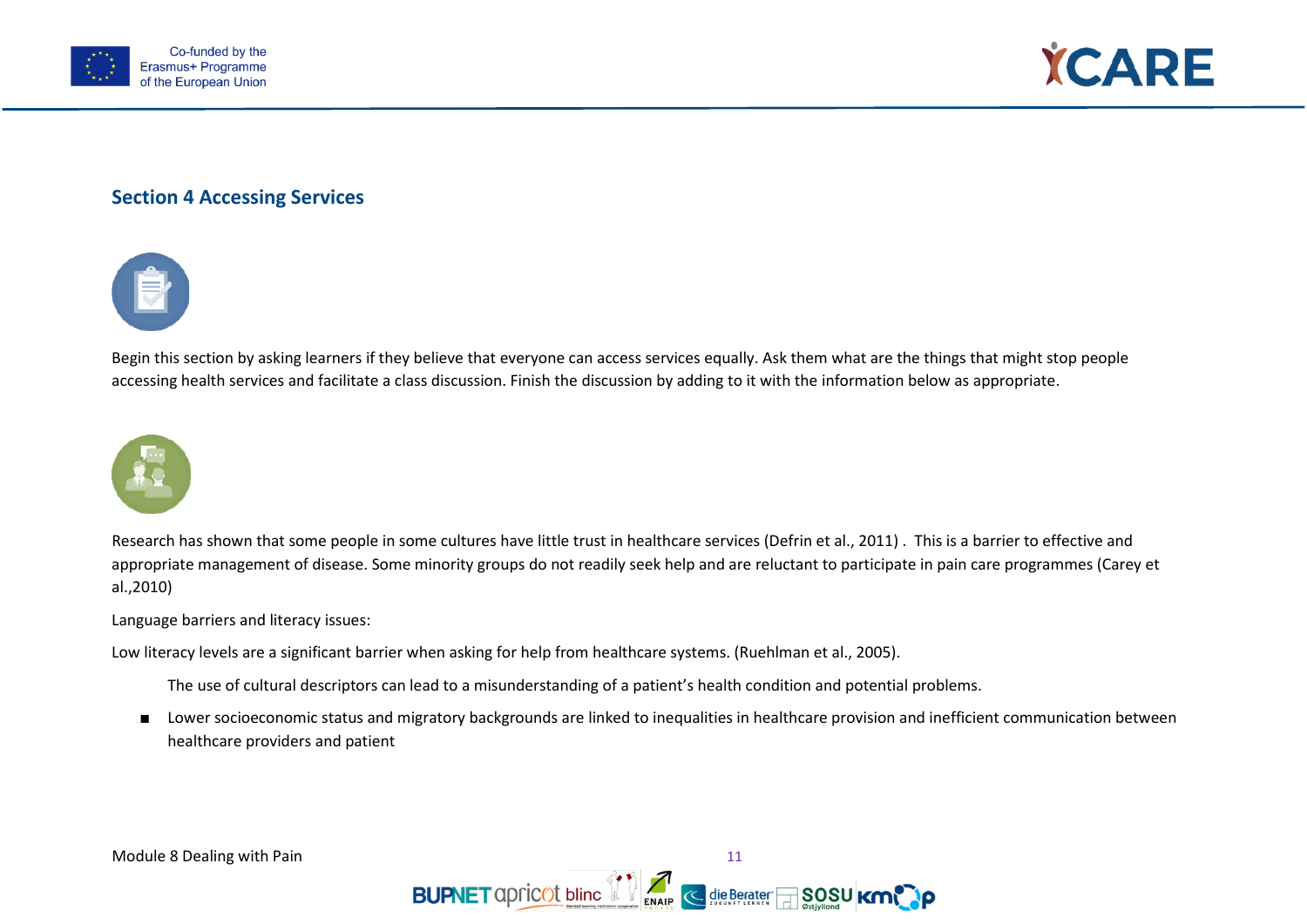



# **Section 5 Intercultural Communication and Pain**



#### Intercultural communication and healthcare

It is impossible for healthcare providers to be aware of and understand all the differences amongst cultures regarding pain and its control. It is important to ask patients about their belief systems and let them know that they are accepted, and that care can be adjusted. In doing so, a "cultural clash" of different belief systems will be avoided (Free M., 2002).

Steps to providing a culturally sensitive service. These are the steps to put into place:

1. Observe carefully. 2. Investigate the meaning of pain to each person within a cultural framework. 3. Keep in mind that some cultural beliefs can prevent participation in plan of care. 4. Interpret diverse behavioural responses. 5. Provide culturally competent care options



Divide the learners into small groups and ask them to discuss some useful questions they might ask to find out more about someone's pain. At the end of the exercise each group should have 5 questions that they will share with the whole group and then discuss which ones out of all of them they think would get the best answers. Then show the group the Culturally Sensitive Pain Assessment Tool and match the questions they devised to these.

Activity

Discuss and write down 5 questions you could ask to find out about someone's pain.

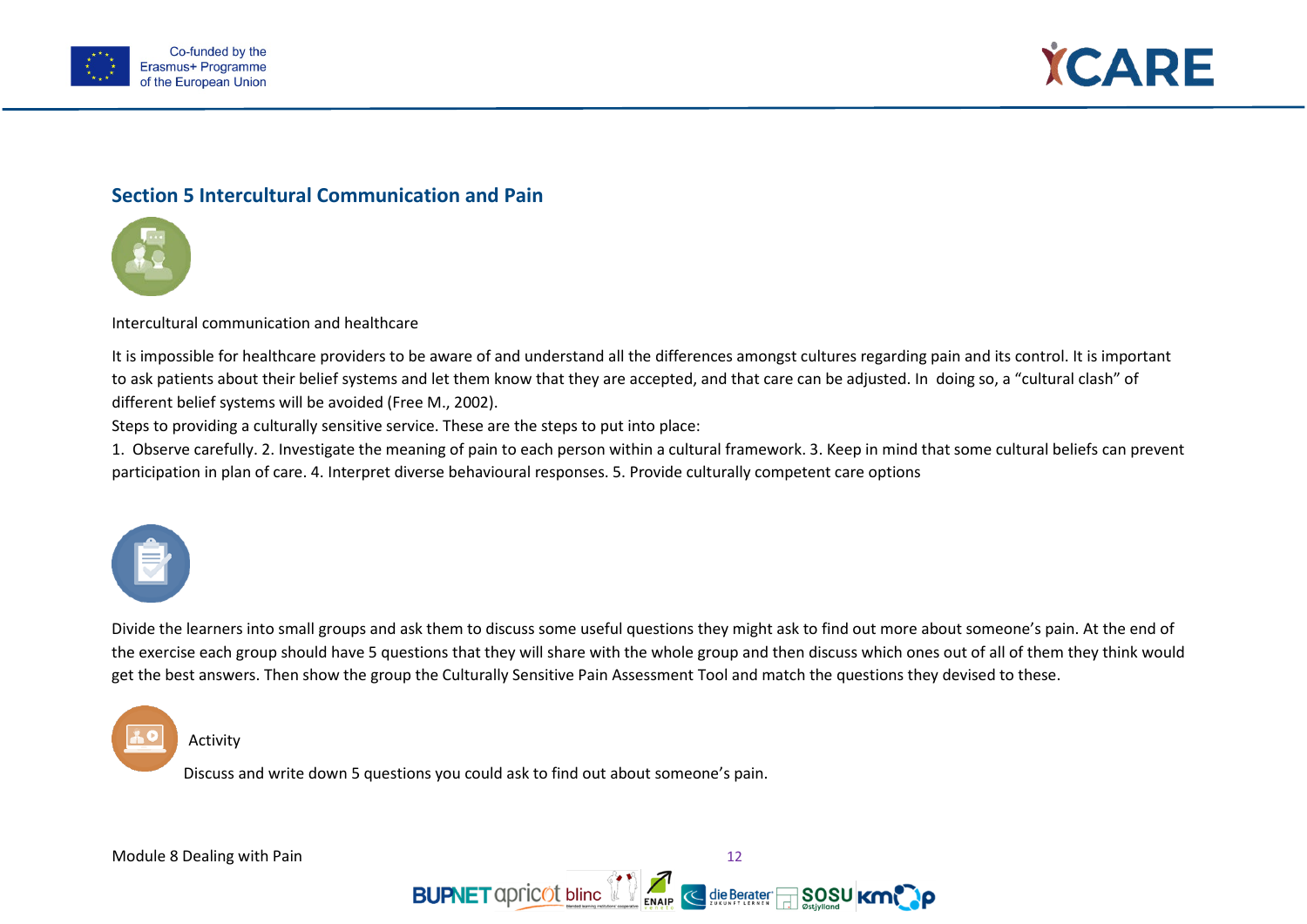





#### **Culturally Sensitive Pain Assessment Tool** (Lasch 2000)

This is a model that has been developed to assess pain with people from diverse cultural backgrounds. What do you call your pain?

What name do you give it?

Why do you think you have this pain?

What does your pain mean for your body?

How severe is it?

Will it last a long or short time?

Do you have any fears about your pain?

If so, what do you fear most about your pain?

What are the chief problems that your pain causes for you?

What kind of treatment do you think you should receive?

What are the most important results you hope to receive from the treatment?

What cultural remedies have you tried to help you with your pain?

Have you seen a traditional healer for your pain? Do you want to?

Who, if anyone, in your family do you talk to about your pain? What do they know? What do you want them to know?

Do you have family and friends that help you because of your pain? Who helps you?

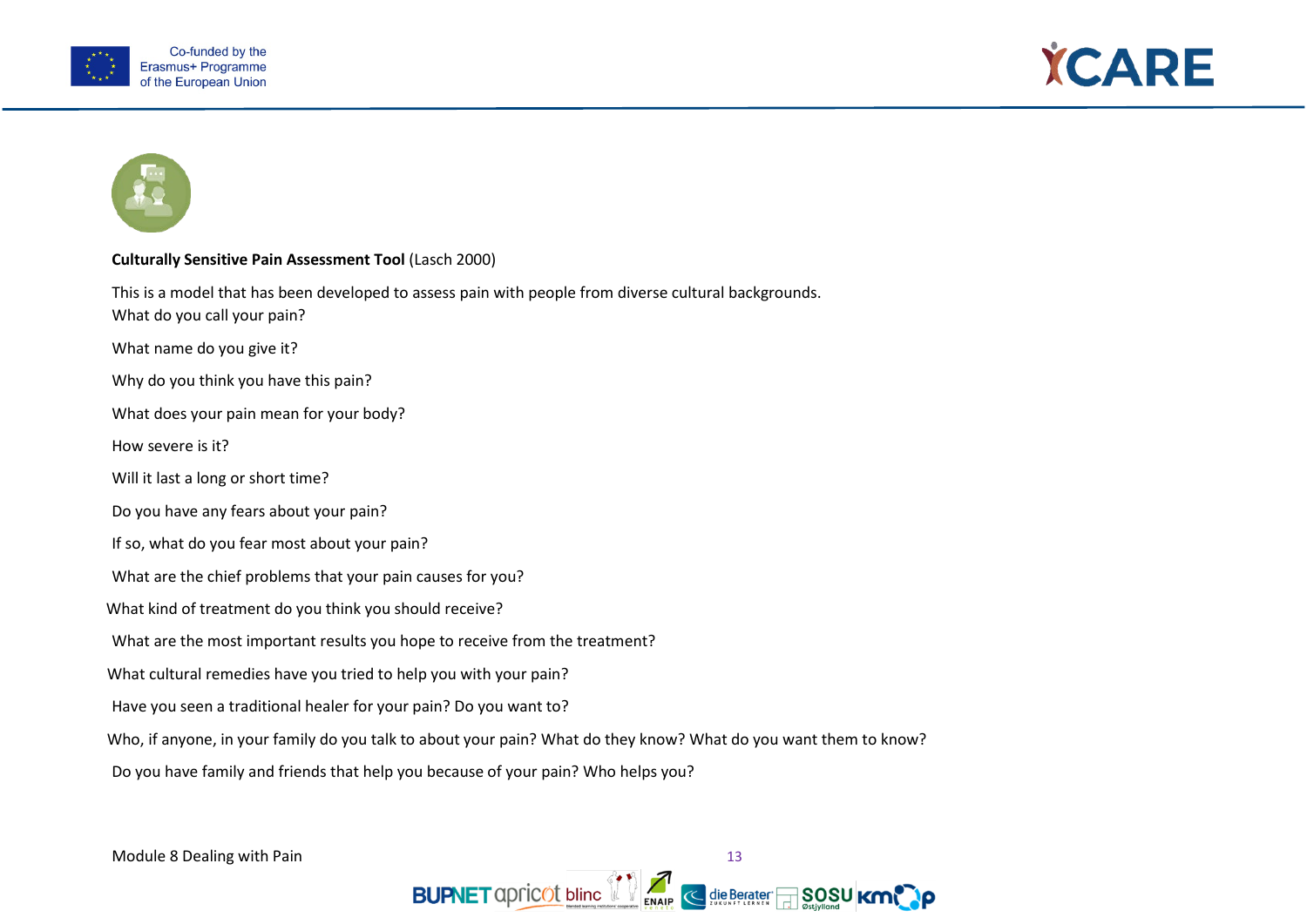





When working with people from cultures different to your own, you cannot assume they are using words to describe their pain, in the same way as you would use them. You cannot take what they are telling you at face value. You need to use extra and more specific questions to ensure that you get all the correct information you need. You need to think about their cultural norms of expressing and dealing with pain and filter the information that you are getting through this extra lens.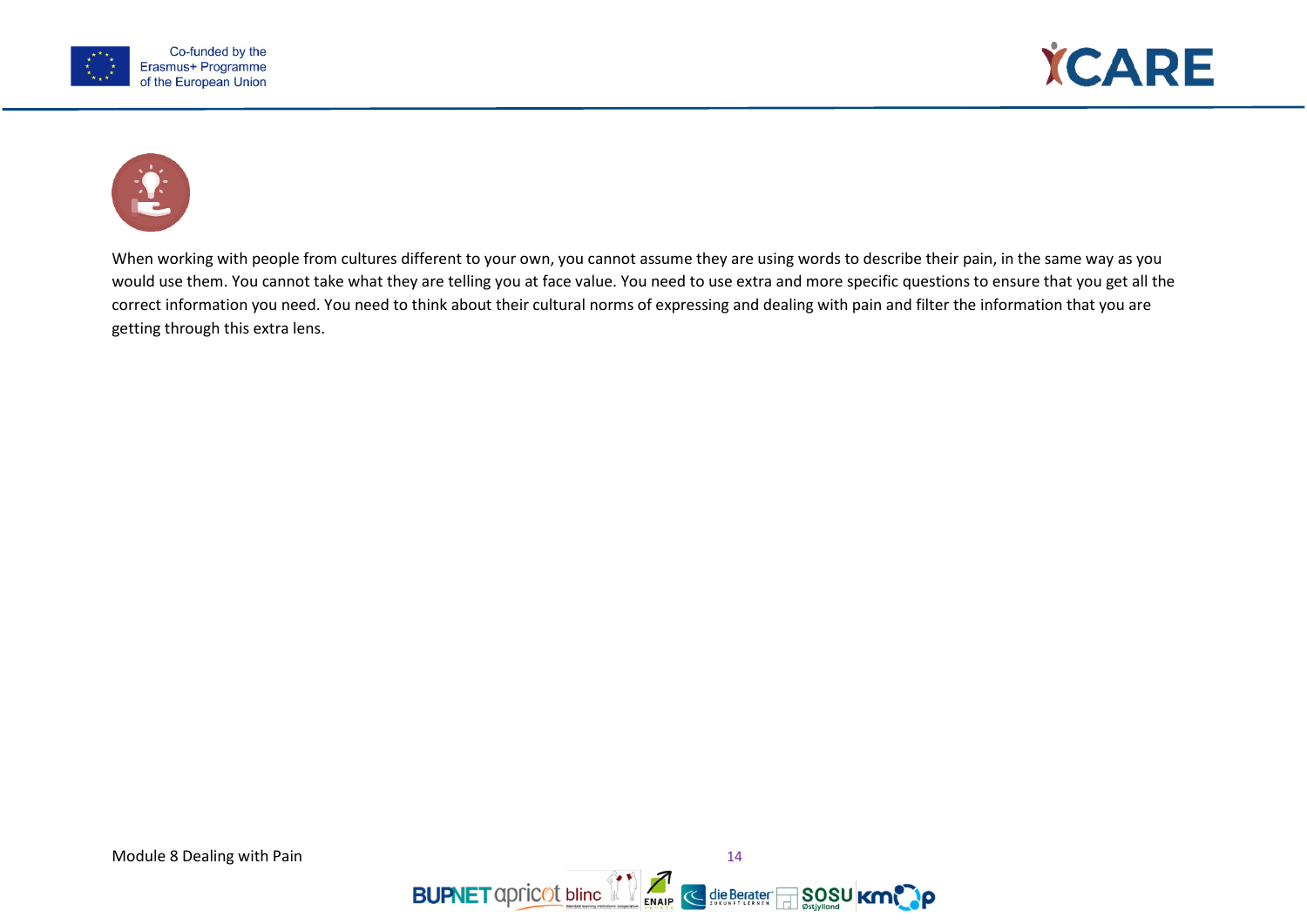



# **Section 6 – Providing a Culturally Competent Service**





Activity (slides 36, 37, 38, 39)

Case Study 1

An immigrant mother brings her 2-year-old child to see the doctor. She tells the doctor that the child is in pain ( a severe headache) and suffering from fever. The doctor takes the child's temperature and finds that it is within the normal range. The doctor tells the mother that the child hasn't got a fever and to give the child pain killers that are prescribed for children of his age. The mother insists that the child has fever and that is why he has a headache and that he has had it for 3 days and needs medicine for the fever. She feels that the doctor is not taking her concerns for her child seriously and becomes upset with her treatment and the perceived lack of understanding of the fever her child is having.

#### Case Study Questions

What are the issues that this case study brings up between a care giver and receiver? How would you deal with this is if you were the care giver? What do you think the mother is really trying to explain about her child's illness? What would you ask first? What would you ask next?

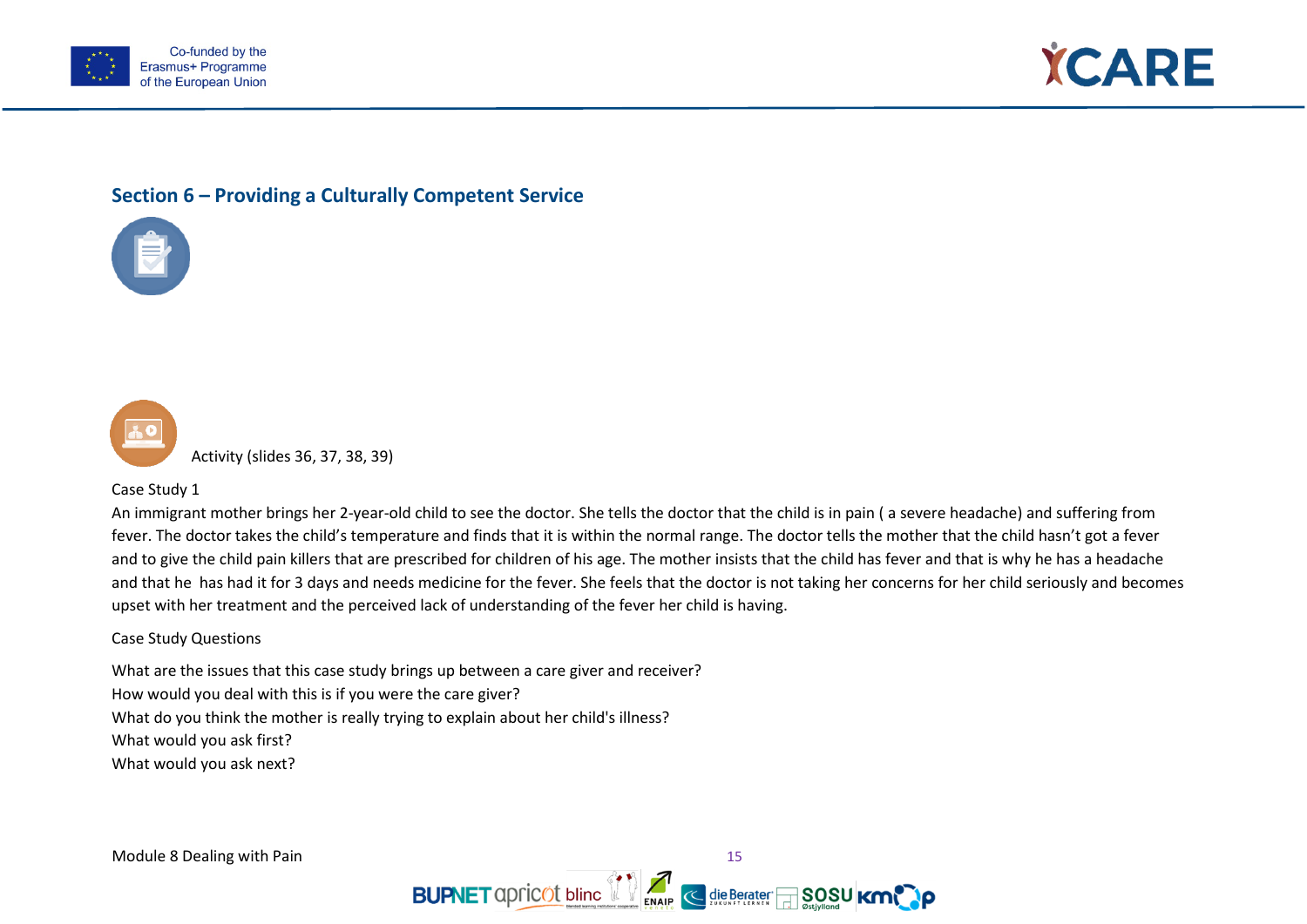





What would you check with the mother? What are you actually trying to find out?

Case Study 2

Alisa is a health care provider working with Yen, a Chinese woman, who has recently been diagnosed with cancer. Yen speaks little English, and her husband translates for her. When her husband is present, Yen denies she is in pain. When he leaves the room, she admits to having pain. Yen's husband indicates that he has very little faith in the medical community. He believes that pain medications interfere with the body's "natural healing process", he keeps her painkillers out of Yen's reach. Instead, he provides his wife with curative herbal teas. (Anand et al.,2009)

#### Case Study Questions

What do you think are the issues about dealing with pain that are being presented in this case study? If you were Alisia what questions do you think you should ask Yen? Do you think it would help if there was an interpreter present? What questions do you think you should ask Yen's husband?



People from different cultures use different words to describe the same symptoms. Words in one language don't always translate neatly into another language. The word fever can be used to describe unspecified illness rather than someone with a high temperature when translated from another language into English. Individuals describe pain and illness in different ways. Individuals from different cultures deal with pain in different ways. To understand you need to ask more questions, listen to what is being said and observe how it is being said. As a caregiver it is your responsibility to ensure you have completely understood the situation and any cultural misunderstandings are discussed and resolved.